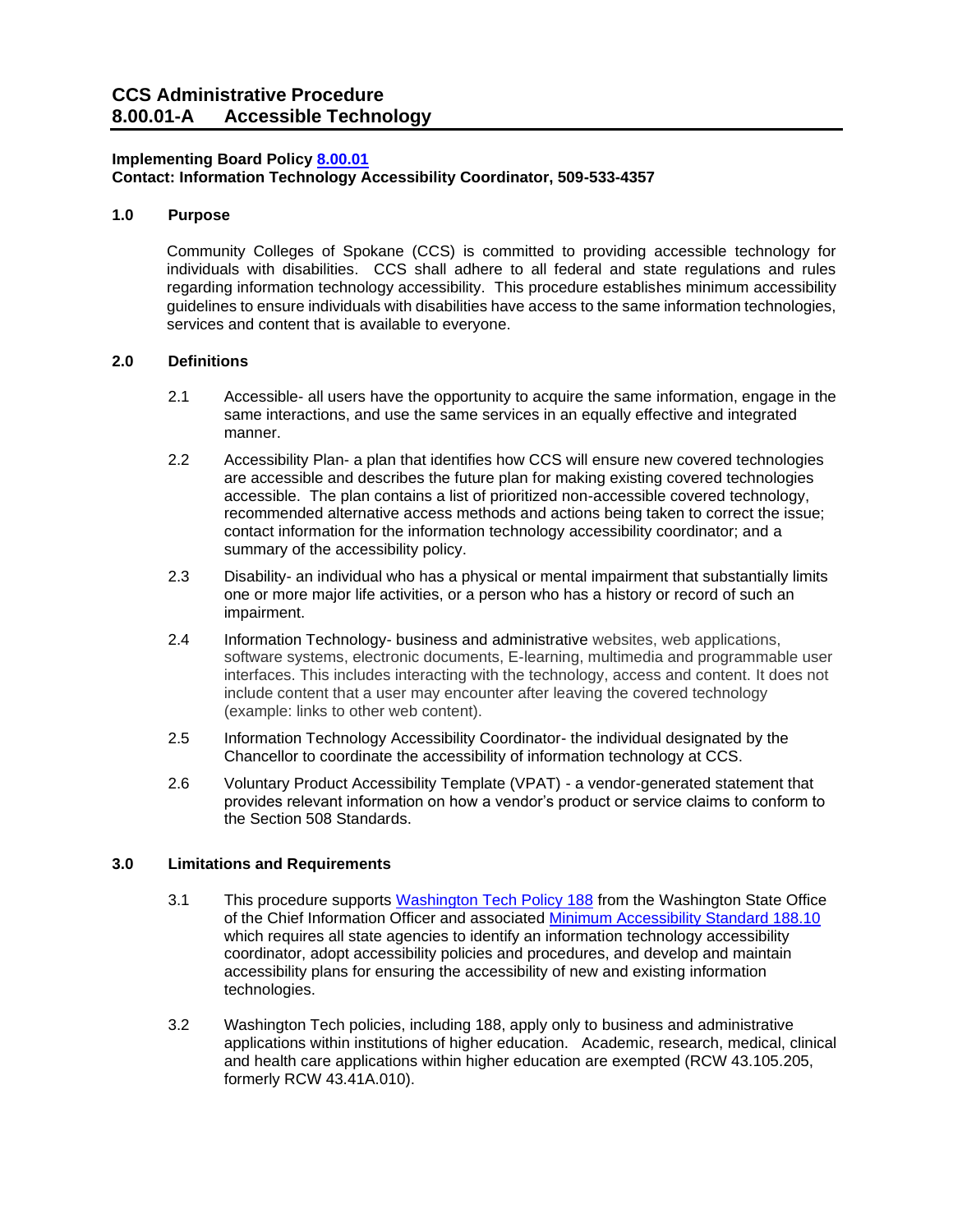### **4.0 Provision of Accessible Information Technology**

CCS will provide direct access to accessible technologies, except in cases where accessibility is not possible due to technical or legal limitations.

#### **5.0 Accessibility Standards and Guidelines**

- 5.1 For new and existing websites, and web-based business and administrative applications CCS will follow Web Content Accessibility Guidelines (WCAG) 2.0. WCAG 2.0 covers a wide range of recommendations for making Web content more accessible.
- 5.2 For procurement of new information technologies and systems, a Voluntary Product Accessibility Template (VPAT) will be preferred to a generic statement of Section 508 Compliance from the vendor.
- 5.3 This procedure and related Board of Trustees policy do not supersede CCS's responsibility to comply with state and federal laws, including Section 504 of the Rehabilitation Act of 1973, the Americans with Disabilities Act (ADA) of 1990, ADA Amendments Act of 2008 and Washington Tech Policy #188.
- 5.4 Accessibility guidelines will focus on four (4) fundamental principles of accessibility for accessible technology.
	- 5.4.1 Perceivable- Information and user interface components must be presentable to users in ways they can perceive.
	- 5.4.2 Operable- User interface components and navigation must be operable.
	- 5.4.3 Understandable- Information and the operation of user interface must be understandable.
	- 5.4.4 Robust- Content must be robust enough that it can be interpreted reliably by a wide variety of user agents, including assistive technologies.
- 5.5 [WCAG 2.0](https://www.w3.org/TR/WCAG20/) also provides principles and useful metrics for information technology that is not specifically web-based.

#### **6.0 Procurement**

- 6.1 Prior to purchasing information technology, employees must consult with the Information Technology Division.
- 6.2 Research will be conducted jointly by information technology and purchasing staff to determine whether a proposed technology purchase must meet accessibility standards and whether the technology does meet those standards.
- 6.3 Employees will follow all CCS purchasing procedures.

### **7.0 Implementation**

- 7.1 As per CCS's Accessibility Plan, the information technology accessibility coordinator will conduct an audit and evaluation of existing technology assets to determine if they meet accessibility standards. The results of the evaluation will be sent to the department that is responsible for the technology. The department is responsible for ensuring that the technology meets the accessibility standards.
- 7.2 All new content will follow the guidelines outlined in section 5.0